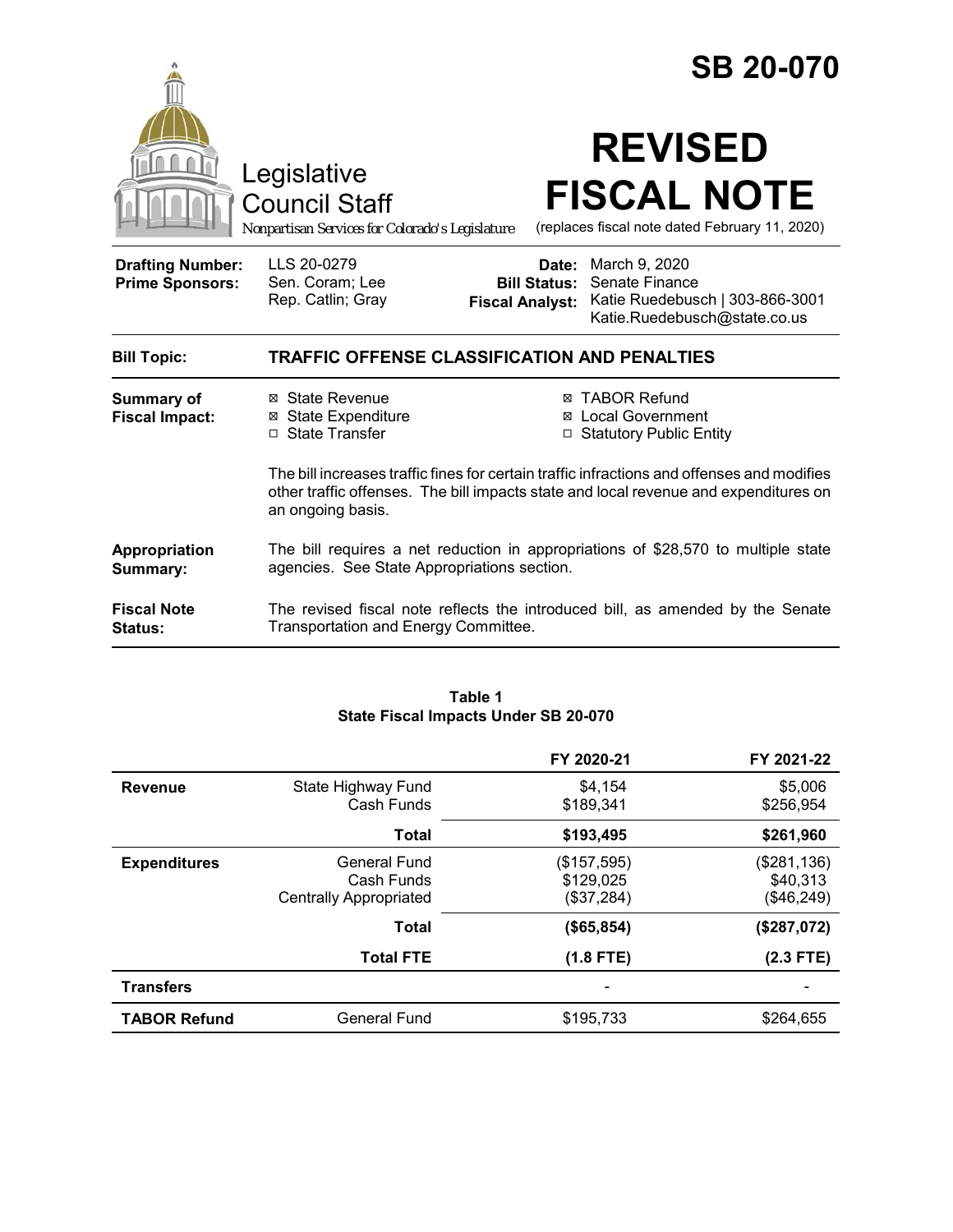#### **Summary of Legislation**

The bill increases penalties and surcharges for traffic offenses. In addition, the bill modifies several penalties for driving under restraint. These changes are discussed below.

**Traffic penalties.** The bill changes the current allocation formula for traffic penalties. Current law allocates almost all traffic penalty revenue through the Highway Users Tax Fund (HUTF) distribution formula. Under the bill, for traffic penalties of \$30 or less, 50 percent of the penalty is allocated to the county, with the remainder credited to the HUTF. For penalties of more than \$30, but less than \$100, 20 percent of the penalty is allocated to the county in which the violation occurred, with the remainder credited to the HUTF. For penalties over \$100, 100 percent of the penalty is credited to the HUTF. The funding received by counties from traffic infractions and offenses must be used for traffic-related activities. Traffic penalties and surcharges are increased as follows:

- the maximum penally for an unspecified class A and class B traffic infraction is increased from \$100 to \$200;
- current penalties and surcharges for which no penalty is provided in statute are doubled;
- current penalties of \$15 or less are doubled;
- current penalties that are more than \$15, but less than \$100, are increased by 30 percent;
- current surcharges of \$20 or less are increased by \$4; and
- current surcharges of more than \$20 are increased by \$6.

In addition, the bill reclassifies driving without a valid driver license from a class 2 misdemeanor to class A traffic infraction. Also, the bill reclassifies the first violation of driving without insurance from a class 1 traffic misdemeanor to a class A traffic infraction with a \$500 fine. The court may suspend all or a portion of the fine if the defendant is indigent and there is no reasonable likelihood that the defendant will be able to pay the fine within 180 days.

**Traffic surcharges.** Under current law, half of all traffic surcharges are distributed to each judicial district's Victim and Witness Assistance and Law Enforcement (VALE) Fund. The bill requires the court administrator in each judicial district to transmit \$2 from each surcharge to a community-based advocacy program chosen by the district's VALE board. The program must be located within the judicial district.

**Driving under restraint.** In Colorado, persons cannot drive after their driver license has been denied, revoked, or suspended in any state, referred to as driving under restraint. Under current law, persons driving under restraint for any reason other than an alcohol-related offense are guilty of a misdemeanor and must pay a penalty of up to \$500. Upon a second conviction, persons driving under restraint are not eligible to get a driver license for three years after the second offense. This bill repeals the driver license penalty if the driving under restraint was for any reason other than alcohol-related.

In addition, under current law, a person is an habitual offender for driving purposes when the person has three or more convictions of driving under restraint. Habitual offenders' driver licenses are revoked and a driver license cannot be issued for five years. This bill removes the three convictions requirement of driving under restraint from the definition of habitual offender as long as the driving under restraint was not alcohol-related. Therefore, the Department of Revenue (DOR) is not required to revoke a driver license for multiple convictions of driving under restraint.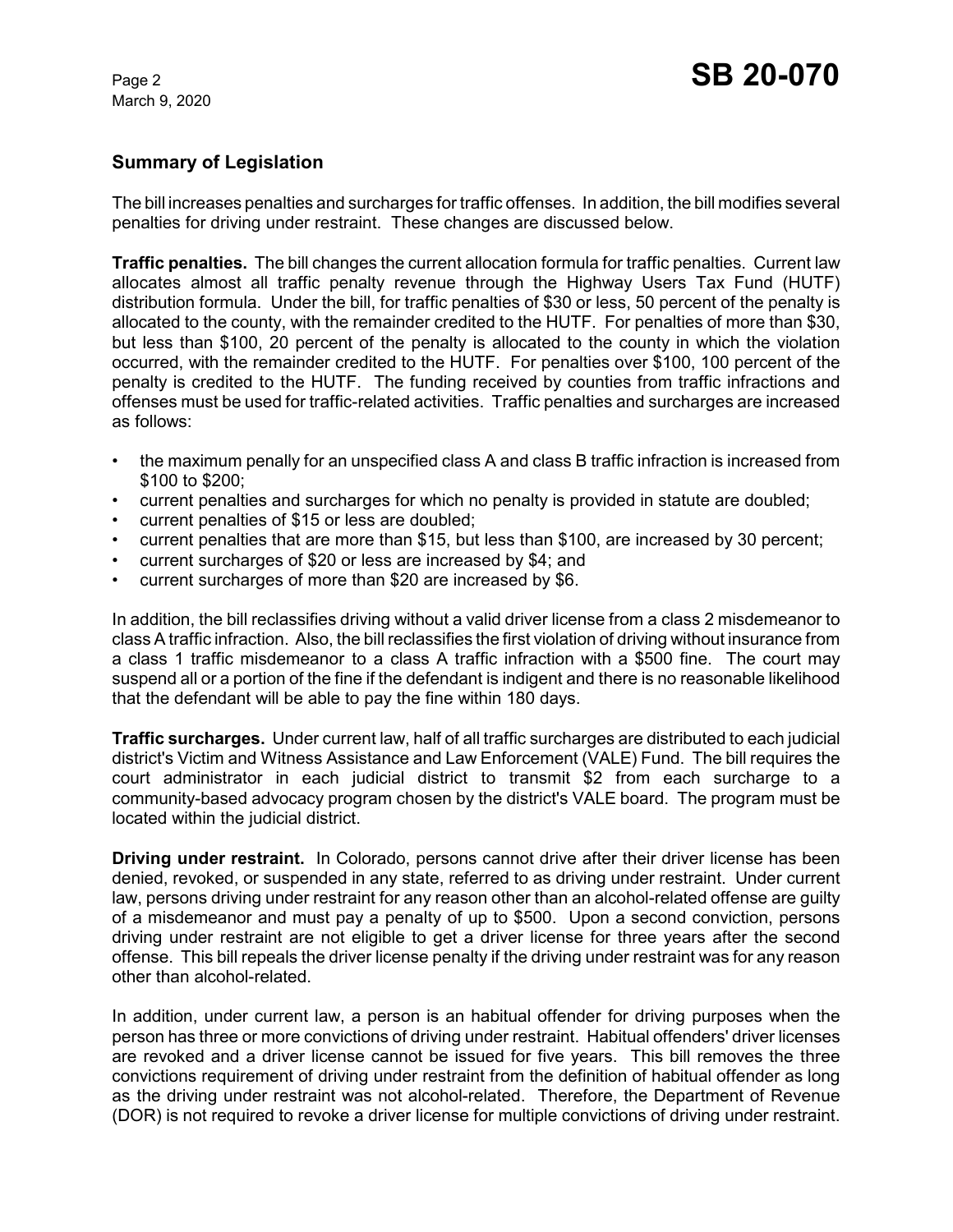# **Background and Data**

The following sections provide information on current penalty and surcharge revenue and driver license revocation revenue.

**Penalty revenue.** Traffic infraction penalties are primarily credited to the HUTF. The HUTF is the primary source of state highway system funding in Colorado. Preliminary, unaudited revenue to the fund totaled \$1.1 billion in FY 2018-19. Of the \$1.1 billion, \$44.4 million in court, DUI, and DWI fines were credited to the HUTF in FY 2018-19 from traffic fines. Of revenue transferred to the HUTF, 65 percent is transferred to the State Highway Fund (SHF), 26 percent to counties, and 9 percent to municipalities.

However, revenue from several specific penalties, including seat belt infractions and driving under the influence offenses, are distributed differently.

- *Seat belt infractions.* Penalties from seat belt infractions remain in the local jurisdiction if the violation occurred on a local road. If the infraction occurred on a state or federal highway, 50 percent is transmitted to the local jurisdiction, with the remaining 50 percent credited to the HUTF. In addition, if the citing officer is a Colorado State Patrol officer, the penalty revenue is credited to the HUTF.
- *Driving under the influence.* Fifty percent of penalties from driving under the influence offenses remain in the local jurisdiction if the violation occurred on a local road, with the remaining 50 percent credited to the HUTF. If the violation occurred on a state or federal highway, 25 percent remains in the local jurisdiction, and the remaining 75 percent is allocated to the HUTF.

**Surcharge revenue.** Traffic infraction surcharge revenue is transmitted to the judicial districts in the Judicial Department. Surcharge revenue remains in the judicial district where the offense or infraction occurred. Of the surcharge revenue, 50 percent is credited to the judicial district's VALE Fund and 50 percent to the judicial district's Crime Victim Compensation Fund.

**Driver license revocations.** In FY 2018-19, the DOR revoked 2,505 driver licenses for a second or subsequent conviction of driving under restraint. In addition, in FY 2018-19, the DOR revoked 2,643 driver licenses of habitual offenders. Before a driver can have their license restored, they must first pay a \$95 driver license restoration fee; of this amount, \$73 goes to the Driver License Administrative Revocation Account and \$22 goes to the First Time Drunk Driving Account, both are within the HUTF.

# **Comparable Crime Analysis**

Legislative Council Staff is required to include certain information in the fiscal note for any bill that creates a new crime, changes the classification of an existing crime, or changes an element of an existing crime. The following sections outline data on crimes that are comparable to the offense in this bill and discuss assumptions on future rates of criminal convictions under the bill.

**Prior conviction data for driving without a license.** This bill reclassifies the existing offense of driving without a license from a class 2 traffic misdemeanor to a class A traffic infraction. For the last three years, 23,633 persons have been convicted and sentenced for this offense. Of the persons convicted, 17,014 were male, 6,522 were female, and 97 did not have a gender identified.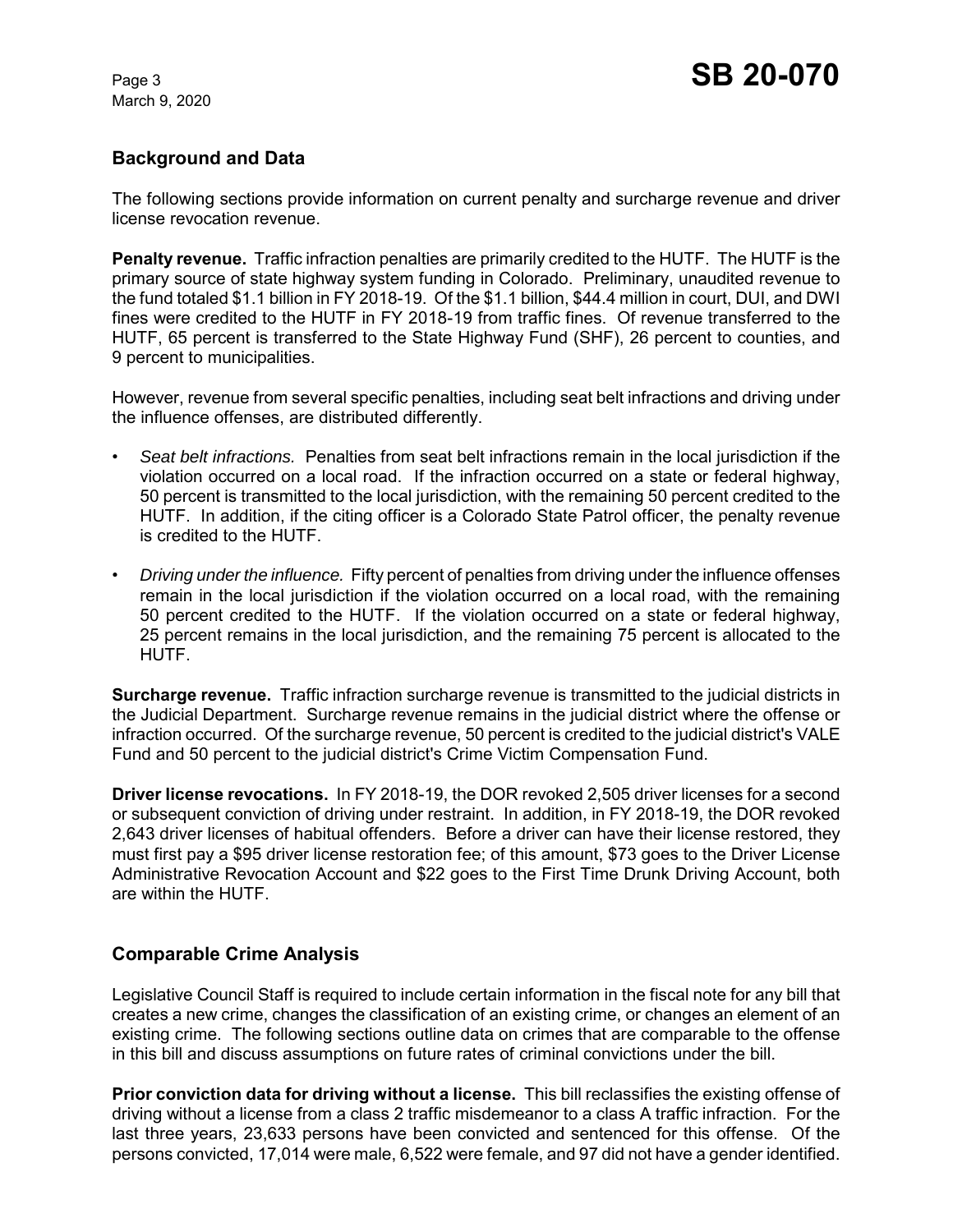Demographically, 18,144 were White, 1,995 were Black/African American, 2,718 were Hispanic, 124 were Asian, 86 were American Indian, 393 were classified as "Other," and 173 did not have a race identified.

**Prior conviction data for driving without insurance.** This bill reclassifies the first offense of the existing offense of driving without insurance from a class 1 traffic misdemeanor to a class A traffic infraction. For the last three years, 22,097 persons have been convicted and sentenced for this offense. Of the persons convicted, 14,613 were male, 7,422 were female, and 62 did not have a gender identified. Demographically, 18,490 were White, 1,736 were Black/African American, 1,253 were Hispanic, 167 were Asian, 72 were American Indian, 256 were classified as "Other," and 123 did not have a race identified.

**Assumptions.** This fiscal note assumes that an estimated 103,541 traffic cases will be subject to additional penalties and that approximately 25,000 traffic cases are now eligible to be filed as traffic infraction cases. The fiscal note also assumes an indigence rate of 19 percent, which increases the number of payment plans administered by the Judicial Department.

Visit leg.colorado.gov/fiscalnotes for more information about criminal justice costs in fiscal notes.

#### **State Revenue**

The bill is estimated to increase state cash fund revenue from traffic penalties and surcharges

**Fee impact.** In FY 2020-21, the fiscal note estimates that 83 percent of the assumed number of traffic cases will be committed on or after the bill's effective date and reflect a 59 percent collection rate. Case numbers have been adjusted to represent a 19 percent indigence factor. The fiscal note assumes 95 percent of the increase in penalty revenue will be distributed directly to the counties and 5 percent through the HUTF.

However, it should be noted that judges have discretion in sentencing, so actual fine and surcharge revenue collected may differ from this estimate. It should also be noted that some traffic infractions were not included in the revenue estimate due to low conviction rates or no convictions. Revenue from these infractions are expected to be minimal. Traffic penalties and surcharge revenue is subject to TABOR.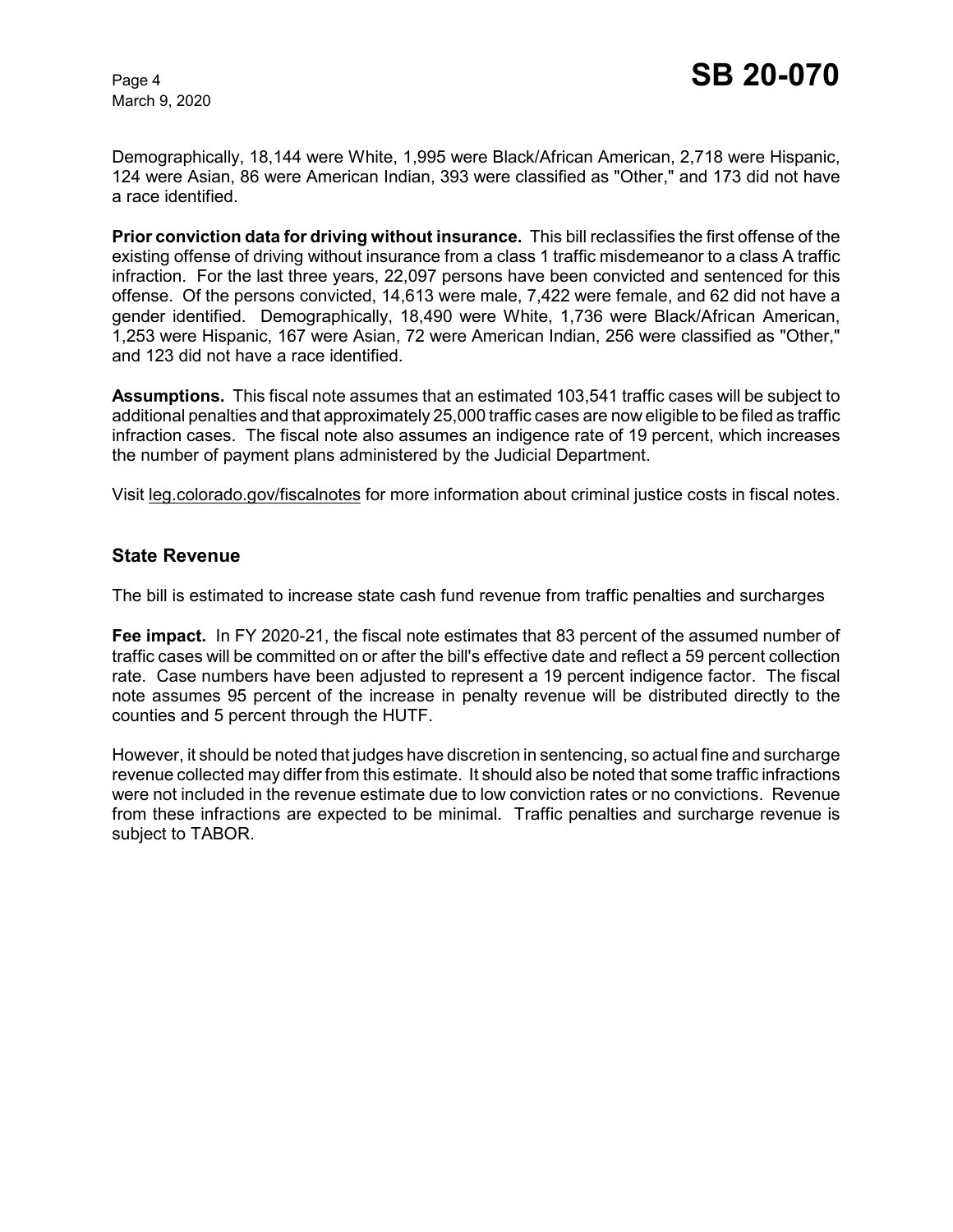| <b>FY</b>   | <b>Penalty Type</b>                                       | <b>Fee Change</b> | <b>Estimated</b><br>Cases* | <b>Estimated</b><br><b>Assessment</b> | <b>Estimated</b><br>Collections** |
|-------------|-----------------------------------------------------------|-------------------|----------------------------|---------------------------------------|-----------------------------------|
| <b>FY21</b> | Traffic infractions and<br>misdemeanors                   | \$9-\$22.50       | 69,611                     | \$1,090,223                           | \$643,231                         |
|             | Misdemeanor to Infraction                                 | (\$40)            | 16,808                     | (\$672,300)                           | (\$396,657)                       |
|             | No Insurance                                              | (\$250)           | 1,131                      | (\$282,719)                           | (\$118,742)                       |
|             | Surcharges                                                | \$4               | 69,611                     | \$278,442                             | \$189,341                         |
|             |                                                           |                   |                            | <b>Total Collections</b>              | \$317,173                         |
|             |                                                           |                   |                            | <b>HUTF</b>                           | \$6,391                           |
|             |                                                           |                   |                            | Counties                              | \$121,441                         |
|             |                                                           |                   |                            | Judicial districts                    | \$189,341                         |
| <b>FY22</b> | Traffic infractions and<br>misdemeanors                   | \$9-\$22.50       | 83,868                     | \$1,313,522                           | \$774,978                         |
|             | Misdemeanor to Infraction                                 | (\$40)            | 20,250                     | (\$810,000)                           | (\$477,900)                       |
|             | No Insurance                                              | (\$250)           | 1,363                      | (\$340,625)                           | (\$143,063)                       |
|             | Surcharges                                                | \$4               | 83,868                     | \$335,473                             | \$228,122                         |
|             | Additional FY 2020-21 Collections Total***                |                   |                            |                                       | \$28,832                          |
|             | <b>Total Collections</b>                                  |                   |                            |                                       | \$410,969                         |
|             |                                                           |                   |                            | <b>HUTF</b>                           | \$7,701                           |
|             |                                                           |                   |                            | Counties                              | \$146,314                         |
|             |                                                           |                   |                            | Judicial districts                    | \$228,122                         |
|             | Additional revenue on FY 2020-21 penalties and surcharges |                   |                            |                                       | \$28,832                          |

**Table 2 Revenue Under SB 20-070**

*\* Case numbers represent a 19 percent indigence factor.*

*\*\* Estimated collections assume 59 percent from infractions, 52 percent from misdemeanors, and 68 percent from surcharges will be paid by June 30 of the fiscal year.* 

\*\*\* *FY 2020-21 collections in FY 2021-22 assume 26 percent return on assessments.*

**HUTF revenue.** The bill results in a revenue increase to the HUTF of \$6,391 in FY 2020-21 and by \$7,701 in FY 2021-22. Table 3 shows how HUTF revenue will be distributed to CDOT, counties, and municipalities. Revenue to the HUTF is subject to TABOR.

| <b>HUTF Distribution</b>        | FY 2020-21 | FY 2021-22 |
|---------------------------------|------------|------------|
| State Highway Fund (65 percent) | \$4,154    | \$5,006    |
| Counties (26 percent)           | \$1,662    | \$2,002    |
| Municipalities (9 percent)      | \$575      | \$693      |
| Total                           | \$6,391    | \$7,701    |

**Table 3 HUTF Distribution Under SB 20-070**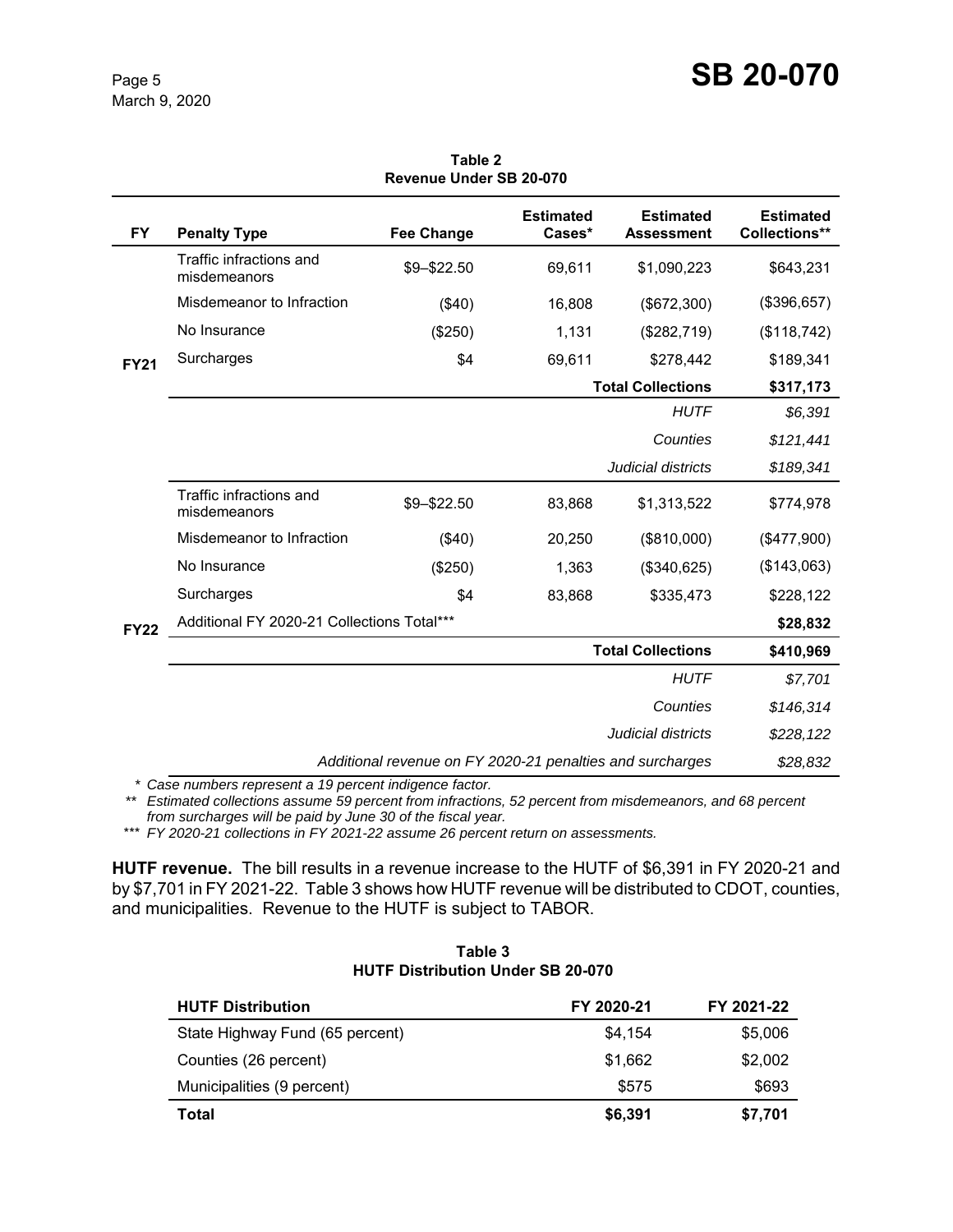**Surcharge revenue.** The bill will increase surcharge revenue to the judicial districts by \$189,341 in FY 2020-21 and \$228,122 in FY 2021-22. Of the surcharge revenue, 50 percent is credited to the judicial district's VALE Fund and 50 percent to the judicial district's Crime Victim Compensation Fund. Surcharge revenue is subject to TABOR.

**Driver license revenue.** To the extent that fewer driver licenses are revoked under the bill, revenue will decrease to the HUTF. Of revenue distributed to the HUTF, 65 percent is distributed to the State Highway Fund for use by the Department of Transportation for transportation needs. HUTF revenue is subject to TABOR. In addition, to the extent that persons will be able to reinstate their licenses earlier, state revenue will increase. However, although the bill impacts when a person's driver license can be reinstated, it does not increase the overall number of license reinstatements.

#### **State Expenditures**

Overall, the bill will reduce state cash fund expenditures overall by \$65,854 in FY 2020-21 and \$287,072 in FY 2021-22. As shown in Table 2, Judicial Department impacts include savings for the trial courts and an increase in costs to the collections unit. These impacts are shown in Table 4 and discussed below.

| <b>Cost Components</b>                |                  | FY 2020-21    | FY 2021-22    |
|---------------------------------------|------------------|---------------|---------------|
| <b>Judicial Department</b>            |                  |               |               |
| Personal Services - Trial Courts      |                  | $(\$227,947)$ | $(\$273,536)$ |
| <b>Operating/Capital Expenses</b>     |                  | (\$7,600)     | (\$7,600)     |
| Personal Services - Collections       |                  | \$30,687      | \$36,825      |
| <b>Operating/Capital Expenses</b>     |                  | \$29,488      | \$3,488       |
| <b>Computer Programming</b>           |                  | \$77,952      |               |
| Centrally Appropriated Costs*         |                  | (\$37,284)    | (46, 249)     |
| FTE - Trial Courts                    |                  | $(2.4$ FTE)   | $(3.0$ FTE)   |
| FTE - Collection                      |                  | 0.6 FTE       | 0.7 FTE       |
| <b>Judicial Department (Subtotal)</b> |                  | (\$134,704)   | (\$287,072)   |
| <b>Department of Revenue</b>          |                  |               |               |
| <b>Computer Programming</b>           |                  | \$68,850      |               |
| <b>DOR (Subtotal)</b>                 |                  | \$68,850      |               |
|                                       | <b>Total</b>     | (\$65,854)    | (\$287,072)   |
|                                       | <b>Total FTE</b> | $(1.8$ FTE)   | $(2.3$ FTE)   |

#### **Table 4 Expenditures Under SB 20-070**

 *\* Centrally appropriated costs are not included in the bill's appropriation.*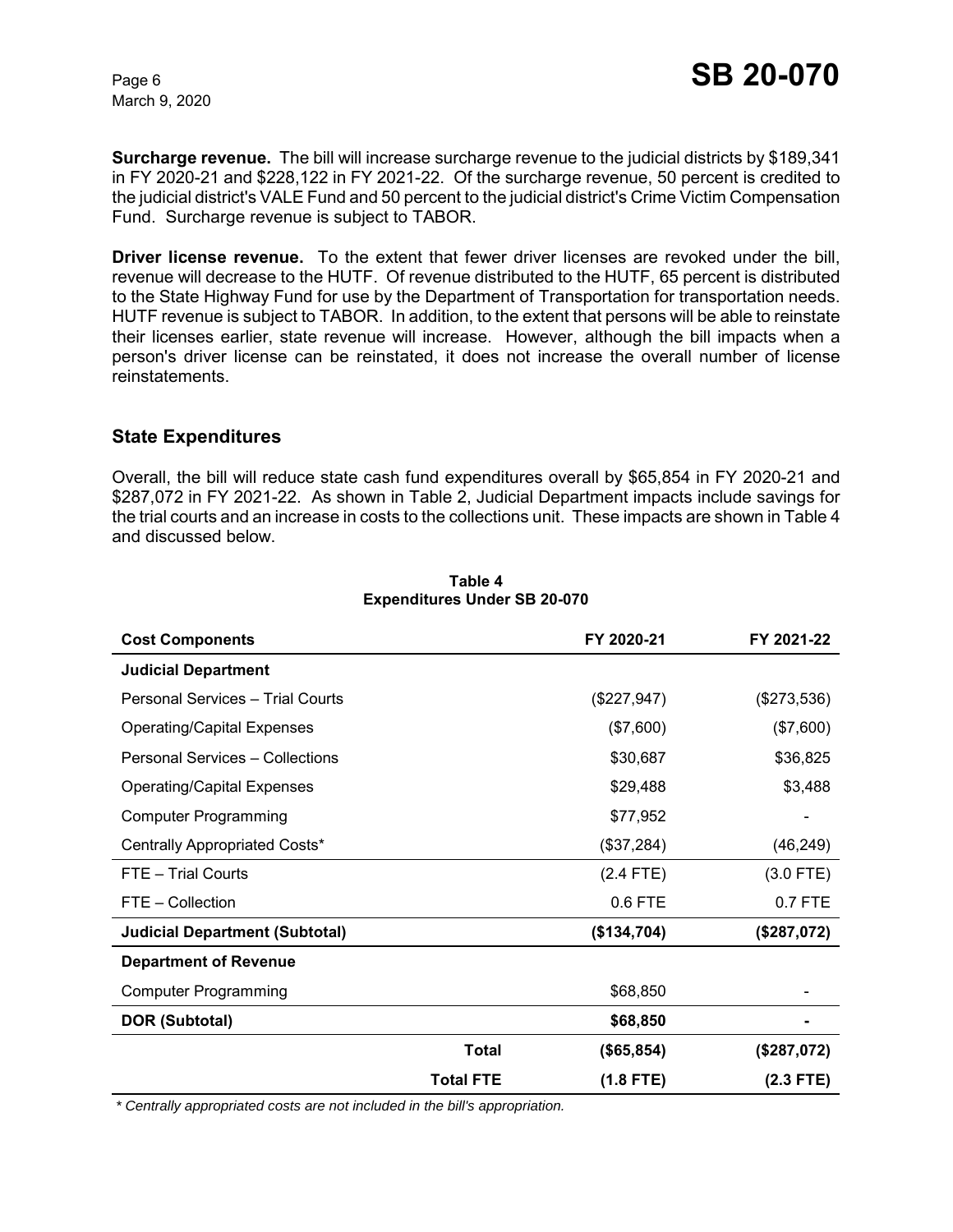**Judicial Department.** The bill decreases workload and costs for the trial courts and agencies providing representation to indigent persons and increases costs for the collections unit.

*Trial courts.* The bill decreases General Fund expenditures for the trial courts due to the approximately 25,000 traffic cases that will be filed as an infraction instead of a misdemeanor. This is estimated to result in a reduction of 1.0 FTE for a magistrate and 2.0 FTE for support staff, which will reduce expenditures by \$235,547 and 2.4 FTE in FY 2020-21 and \$281,136 and 3.0 FTE in FY 2021-22 and future years. Cost reductions in FY 2020-21 are prorated for the General Fund paydate shift and a September 1 start date. In addition, although the bill will not impact the number of cases related to driving under restraint, defendants may be more likely to accept a plea, which may reduce the trial court workload.

*Collections unit.* The bill increases cash fund expenditures for the collections unit in the Judicial Department due to the increased need for payment plans by defendants and the associated workload. This is expected to increase workload by an average of 2 minutes per case for the approximately 42,005 cases subject to new penalties after indigence rate application. This is estimated to result in a need for an additional 0.6 FTE collections investigators in FY 2020-21 and 0.7 collections investigators in FY 2021-22 and future years. Costs in FY 2020-21 are prorated to reflect a September 1 start date.

*Computer programming.* The bill increases IT expenditures for the IT Division in the Judicial Department to make the necessary changes to he case management system to allow for money to be distributed by percentage based on the amount of the penalty. Programming costs are calculated at 696 hours at a rate of \$112 per hour.

**Office of the Public Defender and Office of Alternative Defense Counsel.**The bill will decrease expenditures for the Office of the Public Defender to represent defendants in certain traffic offense cases and for the Office of Alternative Defense Counsel if a conflict exists. For informational purposes, a reduction of 1.0 attorney FTE results in an annual savings of \$90,214. This fiscal note assumes that any decreases in expenditures will be based on any changes in future caseload and will be addressed through the annual budget process.

**Department of Revenue.** In FY 2020-21, one-time programming costs of \$68,850 are required to update the Driver License, Record, Identification and Vehicle Enterprise Solutions (DRIVES) system with the new penalty amounts for 204 different infractions. Programming costs are calculated at 306 hours at a rate of \$225 per hour and are paid from the DRIVES Vehicle Services Account. The bill may also decrease workload for DOR to handle second or subsequent driving under restraint sanctions and habitual offender revocations. This decrease is expected to be minimal.

**Centrally appropriated costs.** Pursuant to a Joint Budget Committee policy, certain costs associated with this bill are addressed through the annual budget process and centrally appropriated in the Long Bill or supplemental appropriations bills, rather than in this bill. These costs, which include employee insurance and supplemental employee retirement payments, are estimated to be reduced by \$37,284 in FY 2020-21 and \$46,289 in FY 2021-22.

**TABOR refunds.** The bill is expected to increase state General Fund obligations for TABOR refunds by \$195,732 in FY 2020-21 and \$264,655 in FY 2021-22. Under current law and the December 2019 Legislative Council Staff forecast, the bill will correspondingly increase the amount refunded to taxpayers via sales tax refunds made available on income tax returns for tax years 2021 and 2022, respectively. A forecast of state revenue subject to TABOR is not available beyond FY 2021-22.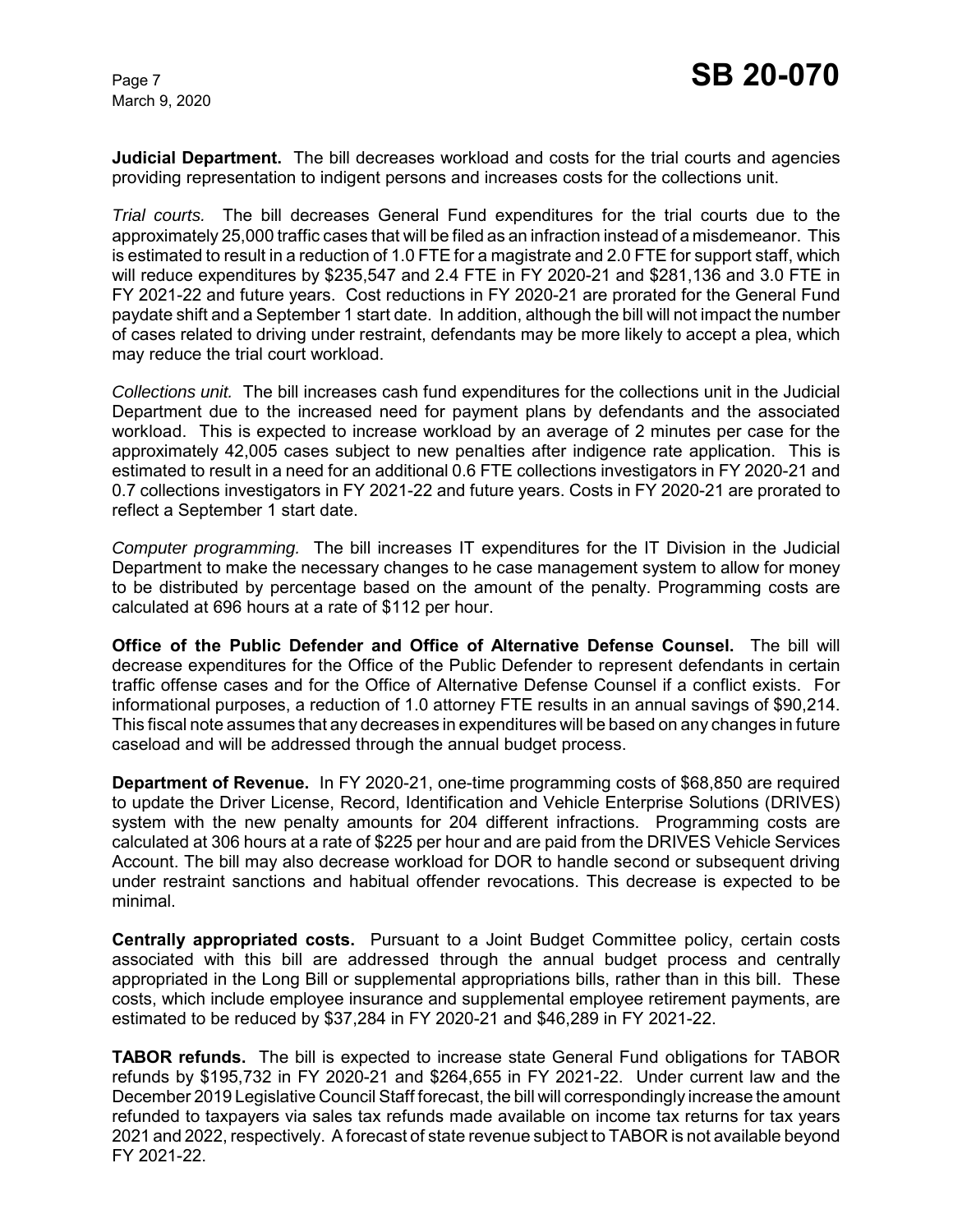### **Local Government**

The bill will increase revenues to counties by \$123,103 in FY 2020-21 and \$148,316 from traffic penalties for traffic safety improvement and law enforcement. In addition, municipal revenue will increase by \$575 in FY 2020-21 and \$693 in FY 2021-22. These revenue impacts will vary by jurisdiction. In addition, workload will increase for each county VALE board to choose a community-based advocacy program to receive additional surcharge revenue.

Similar to the state, to the extent that fewer driver licenses are revoked under the bill, revenue will decrease to the HUTF. HUTF revenue is distributed to counties (26 percent) and municipalities (9 percent) for transportation needs. Also, as stated above, to the extent that persons will be able to reinstate their licenses earlier, local government HUTF revenue will increase. However, although the bill impacts when a person's driver license can be reinstated, it is does not increase the overall number of license reinstatements.

#### **Technical Note**

The Judicial Department indicates that the required computer programming may take over three months, which may require an effective date of January 1, 2021 instead of the current effective date of September 1, 2020.

In addition, current law includes over 20 traffic penalties of exactly \$100. The bill indicates how to distribute penalties over and under \$100, but not penalties of exactly \$100. The bill does not indicate if any portion of \$100 penalties should be distributed to the counties. If 20 percent of \$100 penalties are to be distributed to the counties, this fiscal note assume this will result in a reduction of HUTF revenue by \$20 per penalty.

# **Effective Date**

The bill takes effect September 1, 2020, if no referendum petition is filed. The bill applies to offense committed on or after the bill's effective date.

#### **State Appropriations**

In FY 2020-21, the bill requires a cash fund appropriation of \$60,175 to the Judicial Department from the Judicial Collection Enhancement Fund and 0.6 FTE. In addition, the bill requires a General Fund appropriation of \$77,952 to the Judicial Department for IT-related costs. Finally, the bill also requires a cash fund appropriation of \$68,850 to the Department of Revenue from the DRIVES Maintenance and Support Cash Fund.

The bill also requires a reduction in General Fund appropriations to the Judicial Department of \$235,547 and 2.4 FTE.